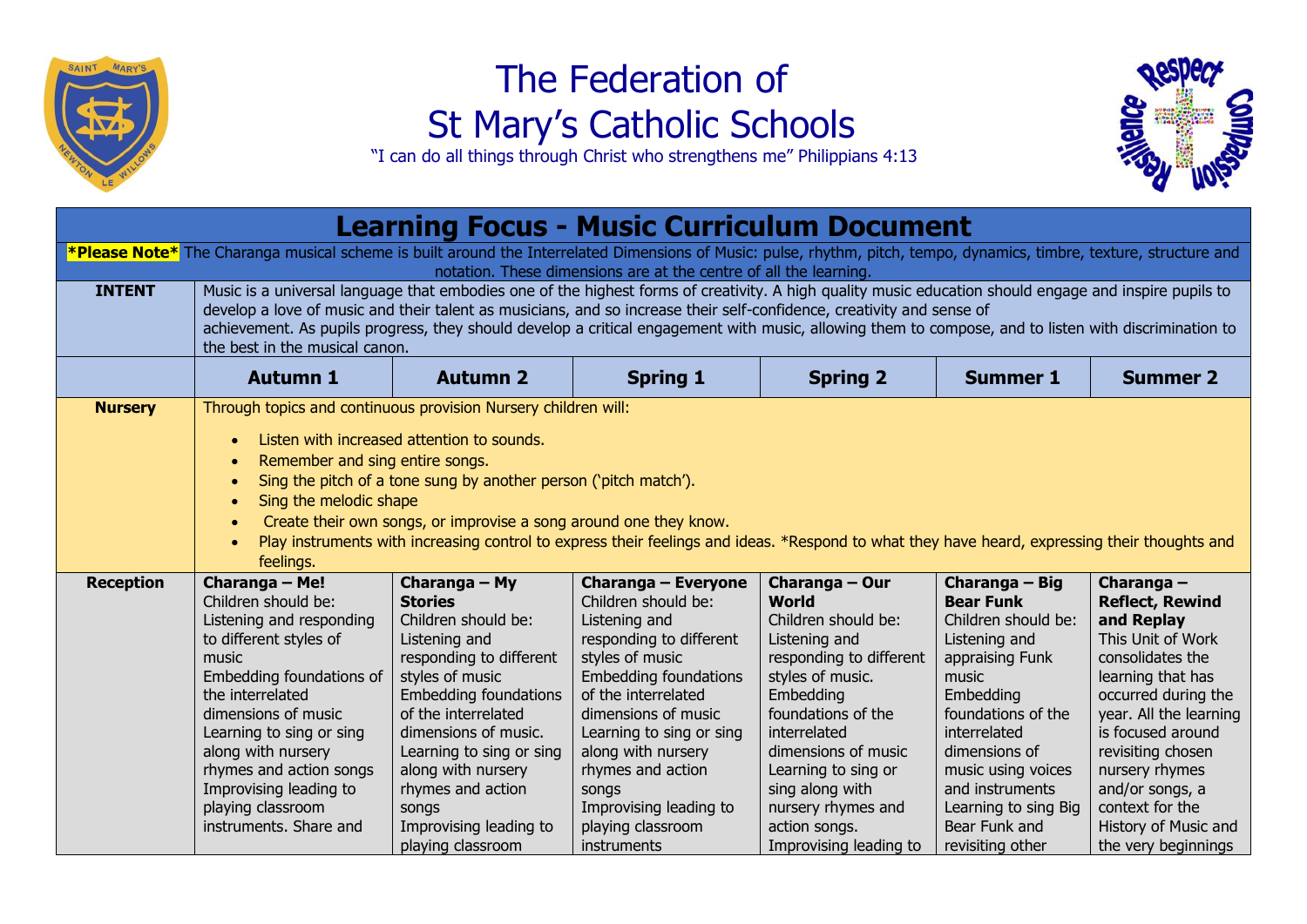|                   | perform the learning that<br>has taken place.                                                                                                                                                                                                                                    | instruments. Share and<br>perform the learning<br>that has taken place                                                                                                                                                                                                                                                           | Singing and learning to<br>play instruments within<br>a song<br>Share and perform the<br>learning that has taken<br>place                                                                                                                                                                                                                                                                                                                                                                  | playing classroom<br>instruments.<br>Singing and learning to<br>play instruments<br>within a song.<br>Share and perform the<br>learning that has taken<br>place                                                                                                                                                                                                                                                                                                                               | nursery rhymes and<br>action songs<br>Playing instruments<br>within the song<br>Improvisation using<br>voices and<br>instruments<br>Riff-based<br>composition<br>Share and perform<br>the learning that<br>has taken place                                                                                                                                                                                                                                                                                                     | of the Language of<br>Music.                                                                                                                                                                                                                                                                                                            |
|-------------------|----------------------------------------------------------------------------------------------------------------------------------------------------------------------------------------------------------------------------------------------------------------------------------|----------------------------------------------------------------------------------------------------------------------------------------------------------------------------------------------------------------------------------------------------------------------------------------------------------------------------------|--------------------------------------------------------------------------------------------------------------------------------------------------------------------------------------------------------------------------------------------------------------------------------------------------------------------------------------------------------------------------------------------------------------------------------------------------------------------------------------------|-----------------------------------------------------------------------------------------------------------------------------------------------------------------------------------------------------------------------------------------------------------------------------------------------------------------------------------------------------------------------------------------------------------------------------------------------------------------------------------------------|--------------------------------------------------------------------------------------------------------------------------------------------------------------------------------------------------------------------------------------------------------------------------------------------------------------------------------------------------------------------------------------------------------------------------------------------------------------------------------------------------------------------------------|-----------------------------------------------------------------------------------------------------------------------------------------------------------------------------------------------------------------------------------------------------------------------------------------------------------------------------------------|
| Year 1            | Charanga - Hey you!<br>Children should:<br>Know that music has a<br>steady<br>pulse, like a heartbeat.<br>Some children will know<br>that we can create<br>rhythms from words, our<br>names, favourite food,<br>colours and animals.<br>Others will<br>create their own rhythms. | Charanga - Rhythm<br>in the way we walk<br>and the banana rap<br>Children should:<br>Know that music has a<br>steady<br>pulse, like a heartbeat.<br>Some children will<br>know<br>that we can create<br>rhythms from words,<br>our names, favourite<br>food, colours and<br>animals. Others will<br>create their own<br>rhythms. | Charanga - In the<br>Groove<br>Know about lots of<br>styles of music and can<br>sing/rap five songs off<br>by heart. Find the pulse<br>of all the songs learnt<br>and be an animal or<br>march when finding the<br>pulse of the music.<br>Children can copy<br>rhythms when playing<br>Warm-up Games and<br>can clap the rhythm of<br>their name and favourite<br>colour when playing<br>Warm-up Games. Chn<br>can play the<br>glockenspiel along to all<br>the songs learnt this<br>year. | Charanga - Round<br>& Round<br>Know about lots of<br>styles of music and<br>can sing/rap five songs<br>off by heart. Find the<br>pulse of all the songs<br>learnt and be an<br>animal or march when<br>finding the pulse of the<br>music. Children can<br>copy rhythms when<br>playing Warm-up<br>Games and can clap<br>the rhythm of their<br>name and favourite<br>colour when playing<br>Warm-up Games. Chn<br>can play the<br>glockenspiel along to<br>all the songs learnt<br>this year. | <b>Charanga - Your</b><br>imagination<br>Children should:<br>Sing 5 rap songs by<br>heart and find the<br>pulse. Be familiar<br>with lots of styles<br>of music. Know that<br>the pulse is the<br>heartbeat of the<br>music. Copy<br>rhythms when<br>playing Warm-up<br>Games. Clap the<br>rhythm of their<br>name and favourite<br>colour when<br>playing Warm-up<br>Games. Play the<br>glockenspiel and<br>compose and<br>melody to all the<br>songs that have<br>been taught this<br>year. Reflect on<br>their performance. | Charanga -<br><b>Reflect, Rewind</b><br>and Replay<br>Children should:<br>Continue to embed<br>the foundations of<br>the interrelated<br>dimensions of music<br>using voices and<br>instruments.<br>Play instruments<br>within the song. Use<br>voices and<br>instruments. Share<br>and perform the<br>learning that has<br>taken place |
| Year <sub>2</sub> | Ukulele - Mix it Up!<br>This develops the<br>children's knowledge of<br>and ability to identify                                                                                                                                                                                  | <b>Ukulele - Duration</b><br><b>Journey</b><br>This unit develops the<br>children's ability to                                                                                                                                                                                                                                   | Ukulele - Keeping it<br>steady<br>This unit expands the<br>children's                                                                                                                                                                                                                                                                                                                                                                                                                      | <b>Ukulele - Soaring</b><br>high<br>This unit develops the<br>children's                                                                                                                                                                                                                                                                                                                                                                                                                      | <b>Ukulele - Now</b><br>it's your turn<br>This unit builds on<br>the children's ability                                                                                                                                                                                                                                                                                                                                                                                                                                        | Ukulele -<br>Weather<br>soundscapes<br>This unit reconciles                                                                                                                                                                                                                                                                             |
|                   | different sounds; to                                                                                                                                                                                                                                                             | discriminate between                                                                                                                                                                                                                                                                                                             |                                                                                                                                                                                                                                                                                                                                                                                                                                                                                            |                                                                                                                                                                                                                                                                                                                                                                                                                                                                                               |                                                                                                                                                                                                                                                                                                                                                                                                                                                                                                                                | and builds                                                                                                                                                                                                                                                                                                                              |